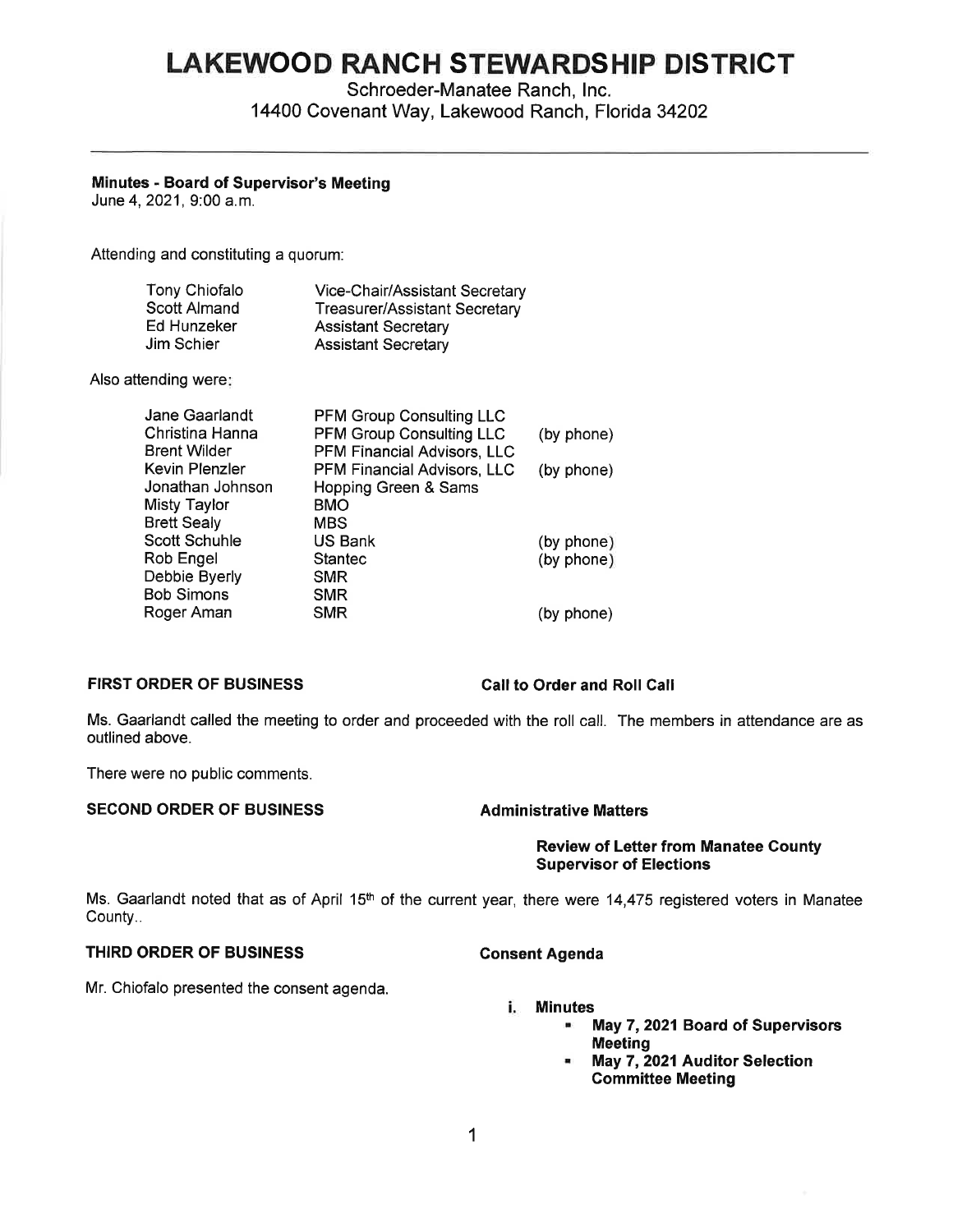- ii. Resolution 2021-22, Authorizing the Executive Director to Execute District **Documents**
- iii. Engineer's Report
	- Change Order No. 99 Under Specific Authorization No. 109 Waterside East-West Roadway Project
	- Change Order No. 1 Final Cepra Landscape LLC Bourneside Boulevard North Phase  $\overline{2}$

Increase in Contract Scope Additional 159 (3gal) Saw palmetto, O (3gal) Confederate Jasmine, 332 (1gal) Muhly Grass, 25 (3gal) Saw Palmetto

- Change Order No. 1 MSB Services, LLC Lorraine Rd & Rangeland Pkwy Traffic Signalization Quantity Adjustment per Plan Revisions for Lorraine and **Rangeland**
- **Change Order No. 2** MSB Services, LLC Lorraine Rd & Rangeland Pkwy Traffic Signalization Quantity Adjustment per Plan Revisions for Lorraine and 44th Ave. E
- Change Order No. 1 Frederick Derr & Company, Inc. Pope Road (White Eagle Blvd North **800±** LF) Changes and Additions to plans: Oasis turn lane, base, stripe, rpm, pvc forcemain, testing, survey, site grade and fine dress
- Change Order No. 12 Woodruff & Sons, Inc. Waterside Place Boulevard and Waterside Place Park Earthwork Waterside Park Phase #2 Pond Bank: Conduit sleeves for sidewalk crossing; shape/ grade Conduit sleeves for PFL crossing; and F Curb at FDOT Type 9 inlets

On MOTION by Mr. Almand, seconded by Mr. Hunzeker, with all in favor, the Board of Supervisors of the Lakewood Ranch Stewardship District approved the items on the consent agenda.

# **FOURTH ORDER OF BUSINESS**  Business Matters

Consideration of Financing Matters Relative to Sweetwater Project, Series 2021 Bonds

A. Other Matters (provide under separate cover)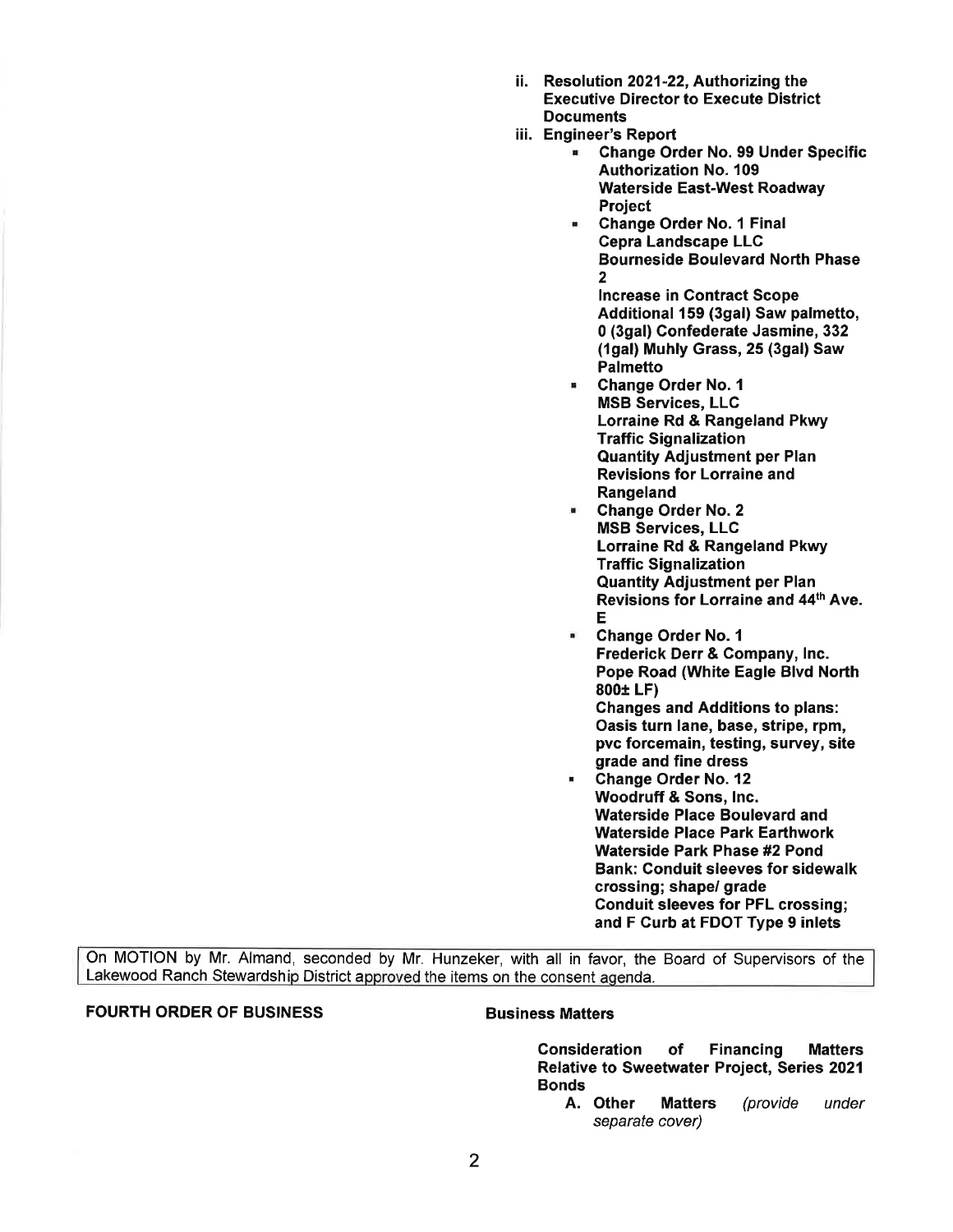Mr. Sealy provided updates on the project noting that the anticipated timeline for issuance of the bonds is late summer early fall.

There were no other matters to consider.

**FIFTH ORDER OF BUSINESS Consideration of Financing Matters Relative to Isles at Lakewood Ranch, Series 2021 Bonds** 

- **A. MBS Capital Markets, LLC IBA Supplement**
- **B. Bond Financing Team Funding Agreement**

Mr. Johnson noted that staff had reviewed the supplement similar in form to previous IBA Supplements.

On MOTION by Mr. Schier, seconded by Mr. Almand, with all in favor, the Board of Supervisors of the Lakewood Ranch Stewardship District approved the MBS Capital Markets, LLC IBA Supplement.

Mr. Johnson presented the standard form Bond Financing Team Funding Agreement.

On MOTION by Mr. Almand, seconded by Schier, with all in favor, the Board of Supervisors of the Lakewood Ranch Stewardship District approved the Bond Financing Team Funding Agreement.

**SIXTH ORDER OF BUSINESS Consideration of Matters Pertaining to Proposed Belle Isle and Central Park Refunding** 

- **A. MBS Capital Markets, LLC IBA Supplement**
- **B. Commitment Letter, Bank of Tampa**

Mr. Johnson presented the IBA Supplement.

On MOTION by Mr. Schier, seconded by Mr. Almand, with all in favor, the Board of Supervisors of the Lakewood Ranch Stewardship District approved the MBS Capital Markets, LLC IBA Supplement.

Mr. Wilder noted that these two specific bonds were identified through research for refunding. A solicitation process specifically for direct placement bank loans and combined efforts by the financing team to combine them into a single series made it possible to obtain a term sheet from Bank of Tampa.

Mr. Sealy provided details of the term sheet noting that final numbers would be brought back at the July  $9<sup>th</sup>$ meeting subject to the Board's approval to proceed. The maturity date of the bonds will not be extended. The reduction in the assessments will be reflected on the tax bills this coming November. Mr. Sealy answered questions.

Mr. Wilder noted that the Bank of Tampa refunding had been compared to a public offering alternative and found to be more cost effective.

On MOTION by Mr. Schier, seconded by Almand, with all in favor, the Board of Supervisors of the Lakewood Ranch Stewardship District accepted the Commitment Letter from Bank of Tampa.

**SEVENTH ORDER OF BUSINESS Consideration of Resolution 2021-23, Approving Proposed Budgets for FY2021/2022 and Setting a Public Hearing Thereon** 

Mr. Chiofalo presented the proposed budget.

On MOTION by Mr. Almand, seconded by Schier, with all in favor, the Board of Supervisors of the Lakewood Ranch Stewardship District approved Resolution 2021-23, Approving Proposed Budgets for FY2021/2022 and Setting A Public Hearing Thereon for August 6, 2021 at 9:00 a.m. at the Current Location.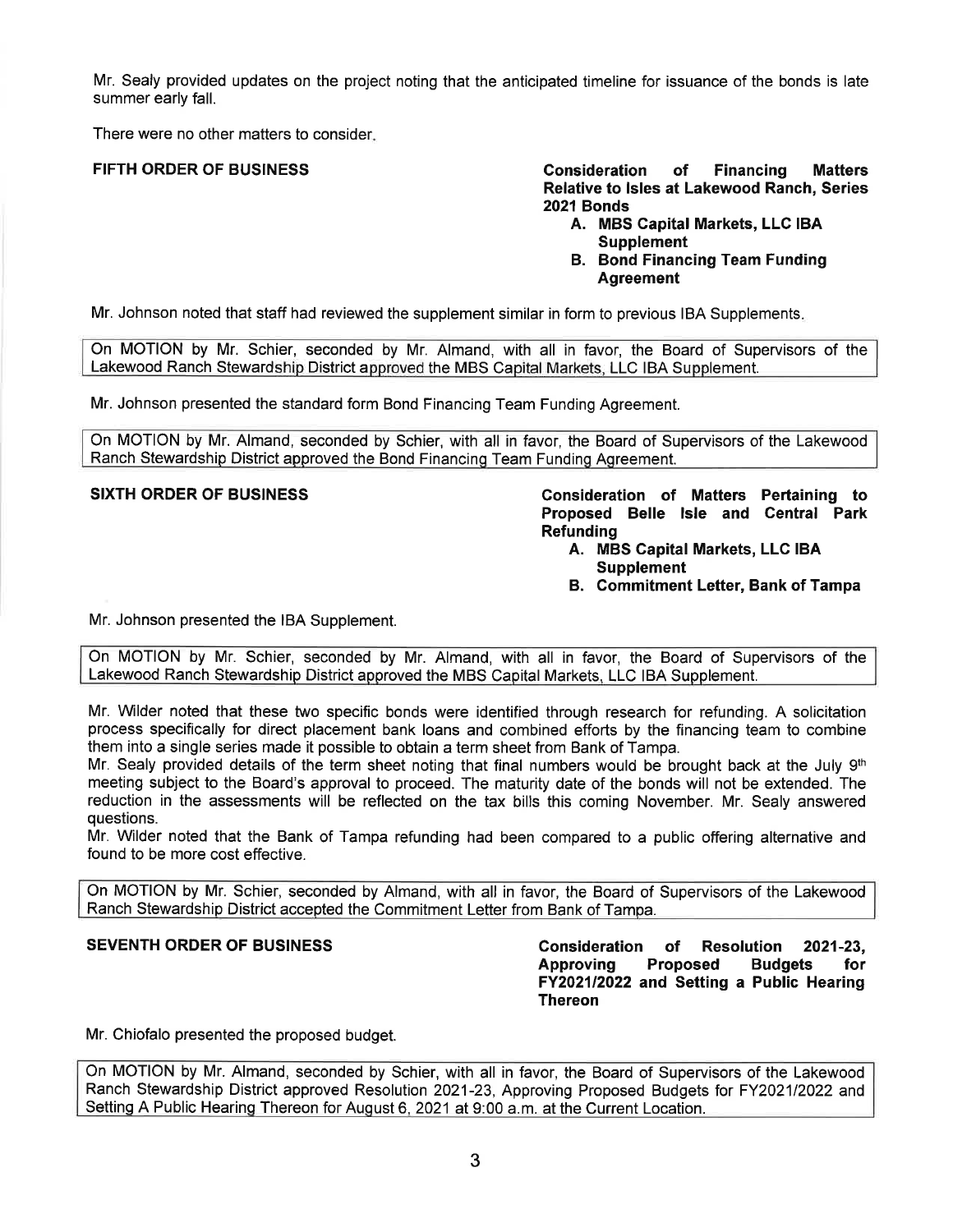# **EIGHTH ORDER OF BUSINESS Financial Matters**

Mr. Almand presented for the Board's Consideration:

### **Draw Requests & Requisitions**

**Requisition List for Draw No. 2 Bourneside Blvd South Ph 2 Landowner Funding** 

On MOTION by Mr. Chiofalo, seconded by Mr. Schier, with all in favor, the Board of Supervisors of the Lakewood Ranch Stewardship District approved Draw No. 2 for Bourneside Blvd South Ph 2.

> **Requisition List for Draw No. 42 Lakewood Centre & NW Sector Pre-Funding**

On MOTION by Mr. Chiofalo, seconded by Mr. Schier, with all in favor, the Board of Supervisors of the Lakewood Ranch Stewardship District approved Draw No. 42 for Lakewood Centre & NW Sector.

> **Requisition List for Draw No. 23 Lakewood Centre North Pre-Funding**

On MOTION by Mr. Chiofalo, seconded by Mr. Schier, with all in favor, the Board of Supervisors of the Lakewood Ranch Stewardship District approved Draw No. 23, Lakewood Centre North - Pre-Funding.

> **Requisition List for Draw No. 15 Lakewood National and Polo Run Project Series 2017 Bond**

On MOTION by Mr. Chiofalo, seconded by Mr. Schier, with all in favor, the Board of Supervisors of the Lakewood Ranch Stewardship District approved Draw No. 15 for Lakewood National and Polo Run Project.

# **Requisition List for Draw No. 6 Northeast Sector Phase 2C Series 2020 Bond**

On MOTION by Mr. Chiofalo, seconded by Mr. Schier, with all in favor, the Board of Supervisors of the Lakewood Ranch Stewardship District approved Draw No. 6 for Northeast Sector Phase 2C.

> **Requisition List for Draw No. 18 The Villages of Lakewood Ranch South Pre-Funding - Landowner/County Construction Funding Agreement**

On MOTION by Mr. Chiofalo, seconded by Mr. Schier, with all in favor, the Board of Supervisors of the Lakewood Ranch Stewardship District accepted the Construction Funding and approved payment of Requisition List No. 18 for The Villages of Lakewood Ranch South.

# **NINTH ORDER OF BUSINESS Compilation Report**

There were no comments to the financial statements.

### **TENTH ORDER OF BUSINESS Staff Reports**

**Consideration of Employment Agreement for Executive Director of the Lakewood Ranch Stewardship District**